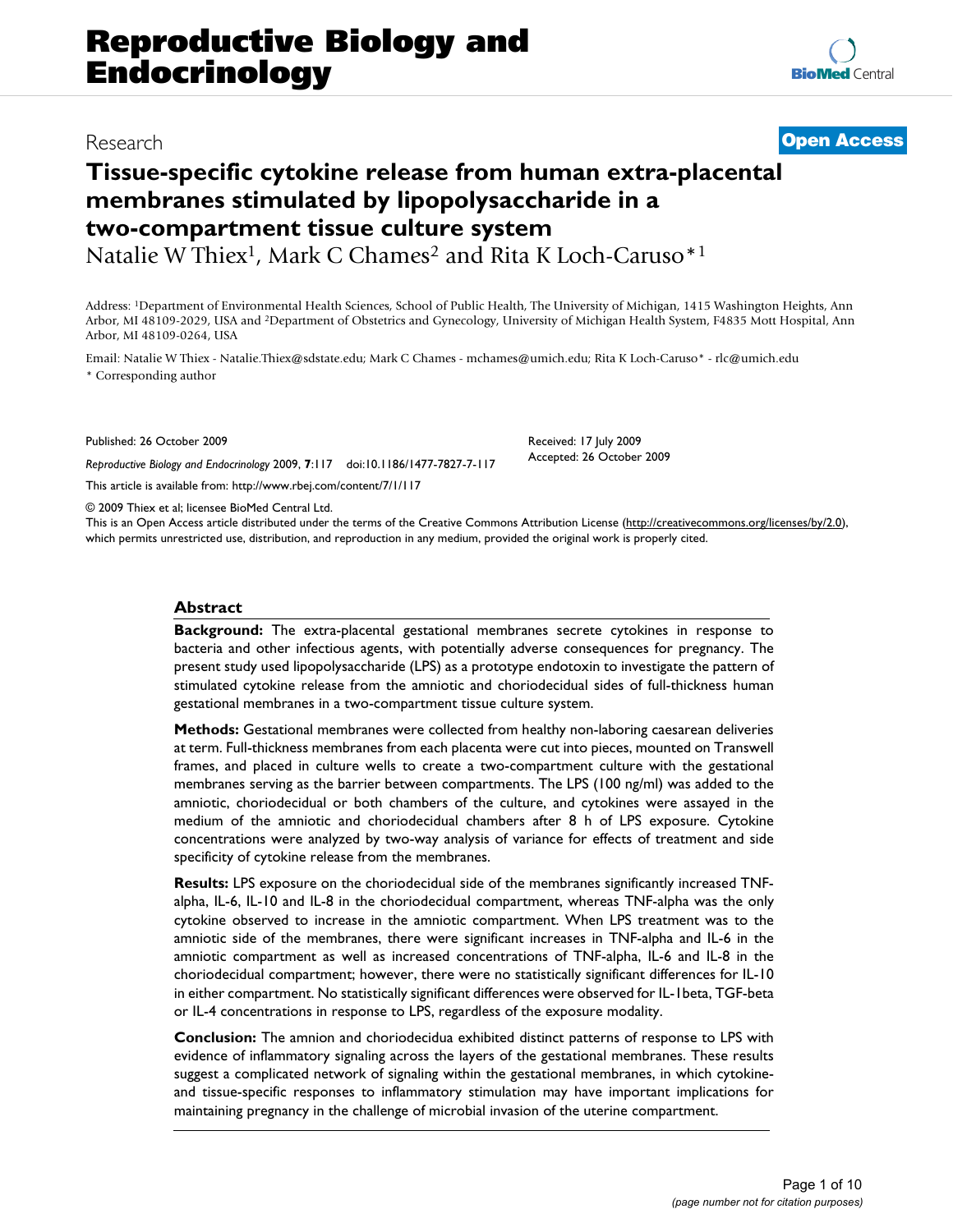# **Background**

Although cytokines were initially described as immune cell messengers, cytokine expression occurs in nonimmune cells, including cells and tissues from extra-placental gestational membranes [[1](#page-8-0)]. In amniotic fluid, interleukin (IL)-1β, IL-6, IL-8 and tumor necrosis factor-α (TNF- $\alpha$ ) concentrations increase after the onset of labor [[2\]](#page-8-1). Similarly, IL-6 and TNF- $\alpha$  are detected in cervico-vaginal fluids in the third trimester of pregnancy before the onset of labor and increase after the onset of labor [[3](#page-8-2)]. Intrauterine cytokines play important roles in parturition by stimulating cervical dilation and rupture of membranes through induction of prostaglandins [[4](#page-8-3)[-7\]](#page-8-4) and matrix metalloproteinases [[7](#page-8-4)[-9\]](#page-8-5).

Gestational tissues collected from preterm births show overt signs of microbial infection in 25-40% of cases [\[10](#page-8-6)]. Intra-uterine microbial infection stimulates an immune response with mobilization of immune cells and release of inflammatory cytokines. Elevated amniotic and cervico-vaginal fluid concentrations of the inflammatory cytokines IL-1β, IL-6, IL-8 and TNFα are associated with reproductive tract infection and preterm birth [\[11](#page-8-7)[-16\]](#page-8-8), as well as other adverse birth outcomes [[17\]](#page-8-9).

Lipopolysaccharide (LPS) is a cell membrane component from gram negative bacteria that elicits a strong immune response and is commonly used as a clinically relevant model inflammatory agent. Under conditions of intrauterine infection, LPS may be an important signaling molecule for preterm birth [\[18](#page-8-10)]. Injection of LPS into the peritoneum [\[19](#page-8-11)[,20](#page-8-12)] or cervix [[21\]](#page-8-13) causes premature expulsion of fetuses in mouse models of preterm labor and birth. Similarly, intra-amniotic infusion of LPS induces preterm labor in sub-human primates [[22\]](#page-8-14). The present study used LPS as a model inflammatory agent to investigate the patterns of TNF- $\alpha$ , IL-1β, IL-4, IL-6, IL-8, IL-10 and TGF-β release from amnion and choriodecidua of full-thickness human gestational membranes in Transwell cultures. We hypothesized that the amnion and choriodecidua respond in distinct manners to LPS with evidence of inflammatory signal transduction across the layers of the extra-placental gestational membranes.

## **Methods**

## *Chemicals, reagents and antibodies*

Tissue culture reagents including high glucose Dulbecco's Modified Eagle's Medium (DMEM) with no phenol red, penicillin/streptomycin antibiotic, and heat-inactivated fetal bovine serum were purchased from Invitrogen (Carlsbad, CA). We used lipopolysaccharide (LPS) from *Salmonella typhimurium* (Lot #225 purchased from List Biological Laboratory, Campbell, CA) as a model stimulus to ensure a strong inflammatory response. Transwell

insert frames without synthetic membranes were a gift from Corning Corporation (Corning, NY).

# *Tissue collection*

Methods pertaining to human tissue were reviewed and approved by the University of Michigan Institutional Review Board (IRB) prior to initiation of experiments; review and approval were updated yearly. Full-thickness gestational membranes comprised of amnion, chorion and decidua were collected from non-laboring women with intact membranes at 37-39 weeks who underwent elective caesarean deliveries following healthy pregnancies. Membranes from seven women were used in the concentration-response experiment and membranes from five women were used to assess side specific responses. Exclusion criteria included smoking, multi-fetal gestation, complications of pregnancy such as gestational diabetes or hypertension, use of anti-inflammatory drugs, or any condition that would require the tissue to be sent to pathology. The inclusion and exclusion criteria were applied to minimize variability between sample responses; however, differences in gestational age or proximity to parturition still may have contributed to variation. Within 1-30 min after delivery, full-thickness extraplacental membranes were dissected from the placenta with scissors, placed in phosphate buffered saline solution, and transported to the laboratory.

## *Tissue culture*

Under sterile laboratory conditions, membranes were checked for integrity to ensure that the amnion and choriodecidua remained attached to one another. Culture medium was comprised of DMEM with 1% heat inactivated-fetal bovine serum (FBS), 100 units/ml penicillin, and 100 μg/ml streptomycin. Preliminary experiments were conducted with a range of FBS concentrations to determine optimal FBS concentrations in culture medium. In our system of using the membranes within 24 h of collection, we found that 1% FBS was sufficient to maintain the health of the tissue; no additional benefit was seen at higher FBS concentrations. The membranes were rinsed with culture medium to remove residual adherent blood. The membranes were cut into approximately  $2 \times 2$  cm<sup>2</sup> pieces and affixed by elastic latex bands onto ethylene oxide-sterilized Transwell frames (without synthetic membrane) to create two distinct chambers on either side of the mounted membranes [\[23](#page-8-15)]. The choriodecidual side of the membranes faced the inner chamber of the Transwell device. Extra tissue was removed with a scalpel. Each Transwell frame with attached tissue was placed in a single well of a 12-well tissue culture plate with culture medium on both sides of the membranes. Membranes were equilibrated in culture medium in a  $5\%$  CO<sub>2</sub> tissue culture incubator for 18-24 h, with a medium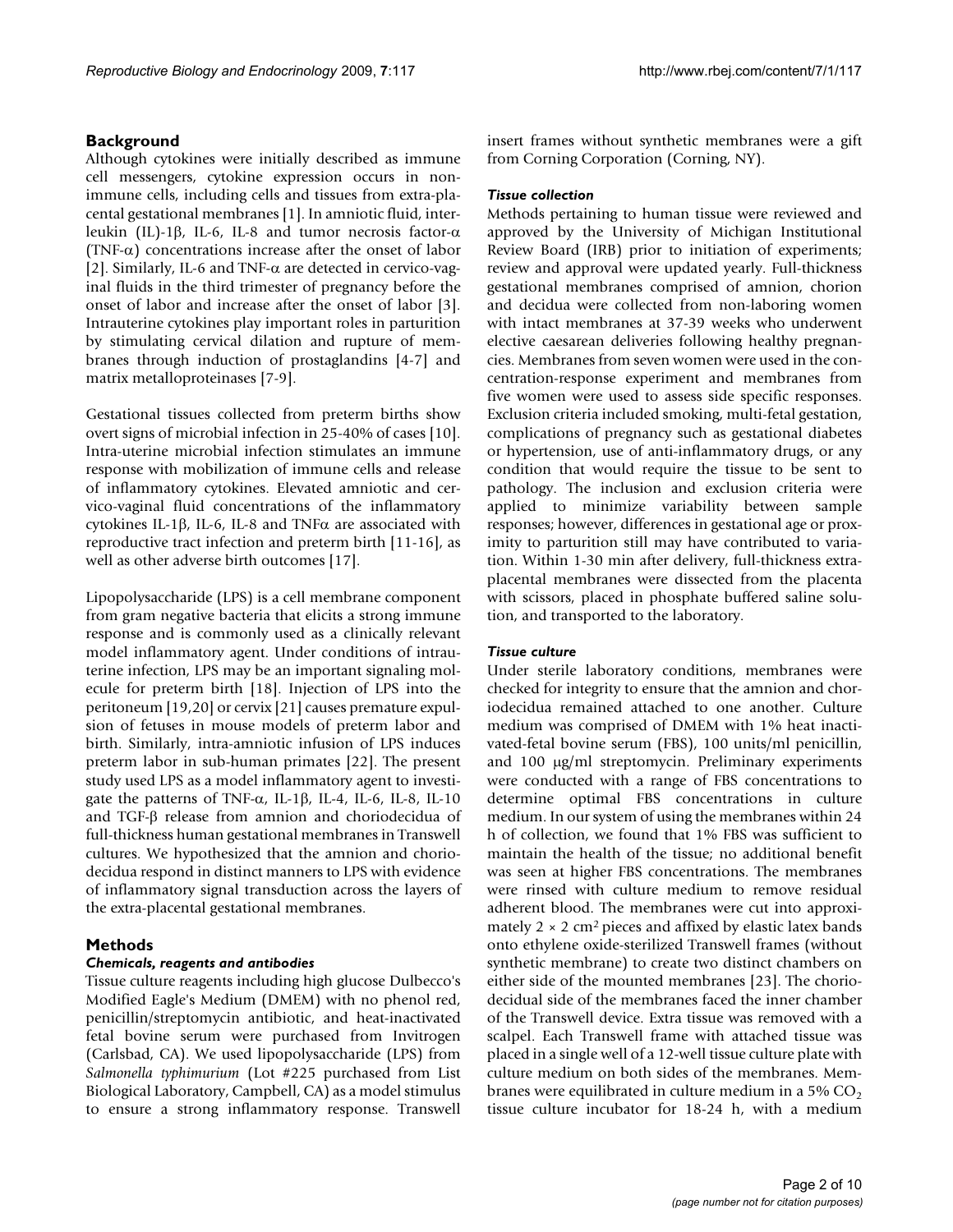change after the first 2-4 h. The next day, the overnight culture medium was removed and the membranes were pretreated with fresh culture medium for 1-2 h.

# *Experimental design*

Culture wells with mounted gestational membranes were assigned randomly to one of the following treatment groups: untreated controls, LPS exposure on the amniotic side only, LPS exposure on the choriodecidual side only, or LPS exposure on both the amniotic and choriodecidual sides. Treatments were balanced across subjects, with membranes from each placenta divided among the treatments. To compensate for potential variability among cultures derived from different parts of the same placenta, three cultures per treatment were established from each placenta. Cultures from each subject comprised an experiment run on a separate day, with triplicate samples per treatment. Results from the treatment triplicates were averaged and used as the measure for that subject, with *n* referring to the number of subjects in each experiment.

# *Treatment*

Lipopolysaccharide was diluted in sterile, deionized water to make a primary stock solution of 100 μg LPS/ml. Just prior to addition to the cultures, the LPS primary stock solution was further diluted with culture medium (DMEM plus 1% FBS and antibiotics) to achieve the necessary experimental concentrations of LPS. The medium was then exchanged, with the LPS exposure medium added to one or both chambers of the Transwell culture. A concentration-response experiment was conducted with LPS concentrations of 1, 10, 100 and 1000 ng/ml in both the amniotic and choriodecidual compartments for TNFα and IL-6. Based on the concentration-response experiment, the LPS concentration of 100 ng/ml was used to assess side-specific responses to LPS. For the latter sidespecific response experiment, cultures treated with LPS on only one side of the membranes had fresh culture medium without LPS exchanged in the opposite chamber. Cultures were exposed to LPS for 8 h, an exposure duration that produced a robust response to TNF- $\alpha$  and IL-6 in preliminary experiments. After the 8-h treatment, medium was recovered from each side of the membranes and stored at -80°C for subsequent enzyme immunoassay analysis of cytokines. After collection of medium, the tissue was removed from the Transwell frame and weighed.

## *Cytokine enzyme-linked immunosorbant assays*

Cytokine sandwich enzyme-linked immunosorbant assays (ELISAs) for TNF-α, IL-1β, IL-4, IL-6, IL-8, IL-10, and TGF-β were conducted by the University of Michigan Cellular Immunology Core Facility. DuoSet ELISA Development Systems assay kits specific for each cytokine were performed in duplicate according to the manufacturer's protocol (R & D Systems, Minneapolis, MN). The assay buffer used was 0.2% casein in tris-buffered saline. Cytokine concentrations (pg/ml) were divided by the wet weight of the gestational membrane tissue to adjust for any differences in tissue thickness between samples. The mean cytokine concentration per gram tissue of the treatment triplicates was calculated and used as the measure for that subject.

# *Statistical analyses*

The cytokine enzyme immunoassay results were analyzed by two-way repeated measures analysis of variance (ANOVA) to test for effects of LPS treatment, gestational membrane side specificity and interaction between these main effects using SigmaStat v 3.5 software (Systat Software, Inc., Richmond, CA). The data were matched by Transwell culture for cytokine measures from the amniotic and choriodecidual compartments for the ANOVA. For TNF- $\alpha$  and IL-6, the data were transformed prior to ANOVA using log normal transformation to improve normality and stabilize the variances. Post hoc pair-wise comparisons of means were performed by the Student-Newman-Keuls test. A *p*-value ≤ 0.05 was considered statistically significant.

# **Results**

# *Concentration-response of LPS-stimulated TNF-*α *and IL-8 release*

Treatment with LPS significantly elevated TNF-α concentrations in cultures exposed for 8 h to 1, 10, 100 or 1000 ng LPS/ml on both the amniotic and choriodecidual sides of the membranes (Fig. [1A](#page-3-0); ANOVA LPS treatment effect,  $p < 0.001$ ). TNF- $\alpha$  concentrations in the amniotic and choriodecidual compartments were significantly elevated at all concentrations of LPS compared with controls (P < 0.05). In the same cultures, concentrations of IL-8 were elevated in the choriodecidual compartment compared with the amniotic compartment of cultures (Fig. [1B](#page-3-0); ANOVA membrane side effect,  $p < 0.001$ ), with significantly increased IL-8 concentrations in the choriodecidual compartment compared with the amniotic compartment at 10 and 100 ng LPS/ml ( $p < 0.05$ ). However, IL-8 differences between LPS-treated groups and controls were not statistically significantly different. Moreover, there were no statistically significant differences between LPS concentrations in pairwise comparisons for either cytokine and no trend toward an increased response was observed between 10 and 1000 ng LPS/ml, indicating an apparent plateau in the TNF-α and IL-6 responses. Based on these concentration-response results, we chose 100 ng/ml as the LPS concentration for further experiments because this concentration produced a maximal response. A previous report used the higher concentration of 500 ng LPS/ml in the Transwell culture system with human gestational membranes [[23](#page-8-15)].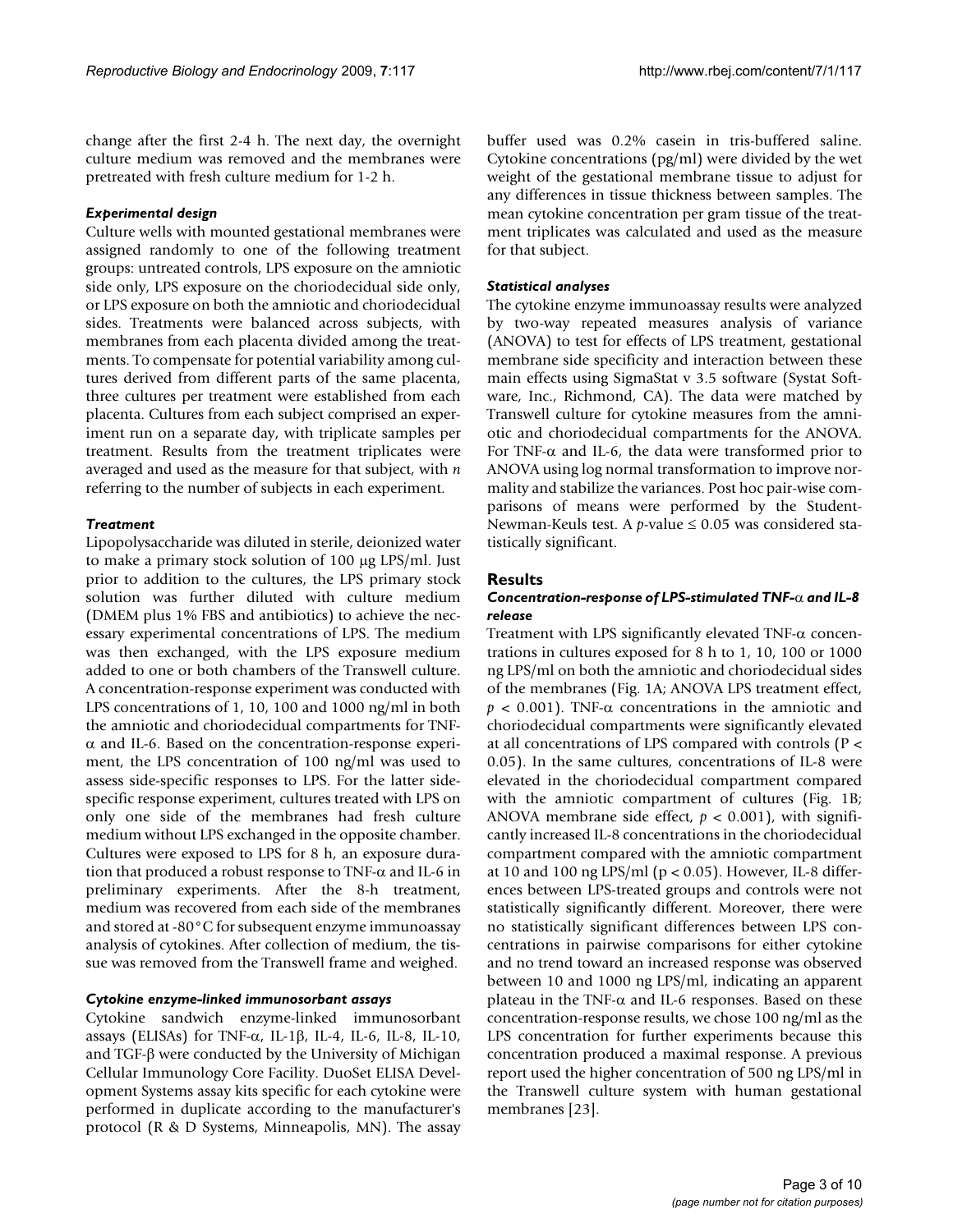<span id="page-3-0"></span>

#### Figure 1

**Concentration-response of lipopolysaccharide-stimulated release of TNF-**α **and IL-8 from human gestational membranes in Transwell cultures**. Cytokine concentrations were measured in medium from the amniotic and choriodecidual sides of Transwell cultures of human extra-placental gestational membranes after an 8-h exposure to 1, 10, 100 or 1000 ng LPS/ml. The LPS was added to both the amniotic and choriodecidual compartments of the cultures. Controls were exposed to culture medium without LPS. The very low means of TNF- $\alpha$  concentrations in controls are nearly contiguous with the x-axis. Values are expressed as mean ± SEM of combined values from triplicate cultures for each subject;  $n = 7$  subjects. \*Significantly different from control values from the same side of the membranes (*p* < 0.05). #Significantly different from amniotic compartment values of the same treatment (*p* < 0.05).

#### *Side-specific LPS-stimulated TNF- release*

Nominal TNF-α was detected in the medium of control gestational membrane cultures, yet LPS strongly stimulated TNF-α release from both the amniotic and choriodecidual sides of the membranes regardless of whether LPS treatment was on the amniotic side only, choriodecidual side only or both sides simultaneously (Fig. [2](#page-4-0)A; ANOVA LPS treatment effect, *p* < 0.001; pairwise comparisons with membrane side control,  $p < 0.05$ ). Notably, TNF- $\alpha$  was released from the side of the membranes opposite to the side exposed to LPS (without direct LPS exposure) as well as on the side exposed directly to LPS. The pattern of TNF- $\alpha$  response was different for the amniotic versus the choriodecidual side of the membranes depending on the treatment modality (ANOVA treatment \* membrane side interaction,  $p = 0.004$ ). Specifically,

TNF- $\alpha$  concentrations were significantly higher in the amniotic compartment medium compared with the choriodecidual compartment medium when LPS was added to the amniotic side of the Transwell cultures, whereas TNFα concentrations were significantly higher on the choriodecidual side compared to the amniotic side when LPS exposure was to the choriodecidual side of the membranes (*p* < 0.05). Likewise, TNF-α concentrations in the amniotic compartment were higher when LPS was added to the amniotic side only versus the choriodecidual side only ( $p < 0.05$ ). Cultures exposed to LPS via both the amniotic and choriodecidual compartments exhibited elevated concentrations of TNF-α on the choriodecidual side that approached but did not achieve statistical significance compared with the amniotic side ( $p = 0.052$ ).

#### *Side-specific LPS-stimulated IL-6 release*

Exposure to LPS stimulated increased IL-6 release from the amniotic and choriodecidual sides of the membranes (Fig. [2B](#page-4-0); ANOVA LPS treatment effect,  $p = 0.008$ ), but the pattern of IL-6 response was different for the amniotic versus the choriodecidual side of the membranes depending on the treatment modality (ANOVA treatment \* membrane side interaction, *p* = 0.03). LPS treatment of only the amniotic side of the membranes increased IL-6 concentrations to a similar extent in the medium of both the amniotic and choriodecidual compartments compared with respective untreated controls (*p* < 0.05). In contrast, LPS treatment of only the choriodecidual side of the membranes significantly increased IL-6 concentrations in the medium of only the choriodecidual compartment compared with respective untreated control and compared with the amniotic side response ( $p < 0.05$ ). When LPS treatment was to both the amniotic and choriodecidual sides of the membranes, the IL-6 concentrations increased in the medium of both the amniotic and choriodecidual compartments with respect to untreated controls (*p* < 0.05), but to a greater extent on the choriodecidual side compared with the amniotic side ( $p < 0.05$ ). These results show that LPS treatment of only the amniotic side of the gestational membranes stimulated a similar IL-6 response on the amniotic and choriodecidual sides of the membranes, but that the converse was not true for LPS treatment of only the choriodecidual side which stimulated increased IL-6 release on the choriodecidual side only.

# *Side-specific LPS-stimulated IL-10 release*

Treatment with LPS had no statistically significant effect on IL-10 release from the amniotic side of the membranes but stimulated release from the choriodecidual side (Fig. [2](#page-4-0)C; ANOVA side specificity effect, *p* < 0.001; ANOVA treatment effect, *p* = 0.036; ANOVA treatment \* membrane side interaction,  $p = 0.005$ ). Specifically, LPS exposure on the choriodecidual side, either alone or in combination with exposure on the amniotic side, produced significant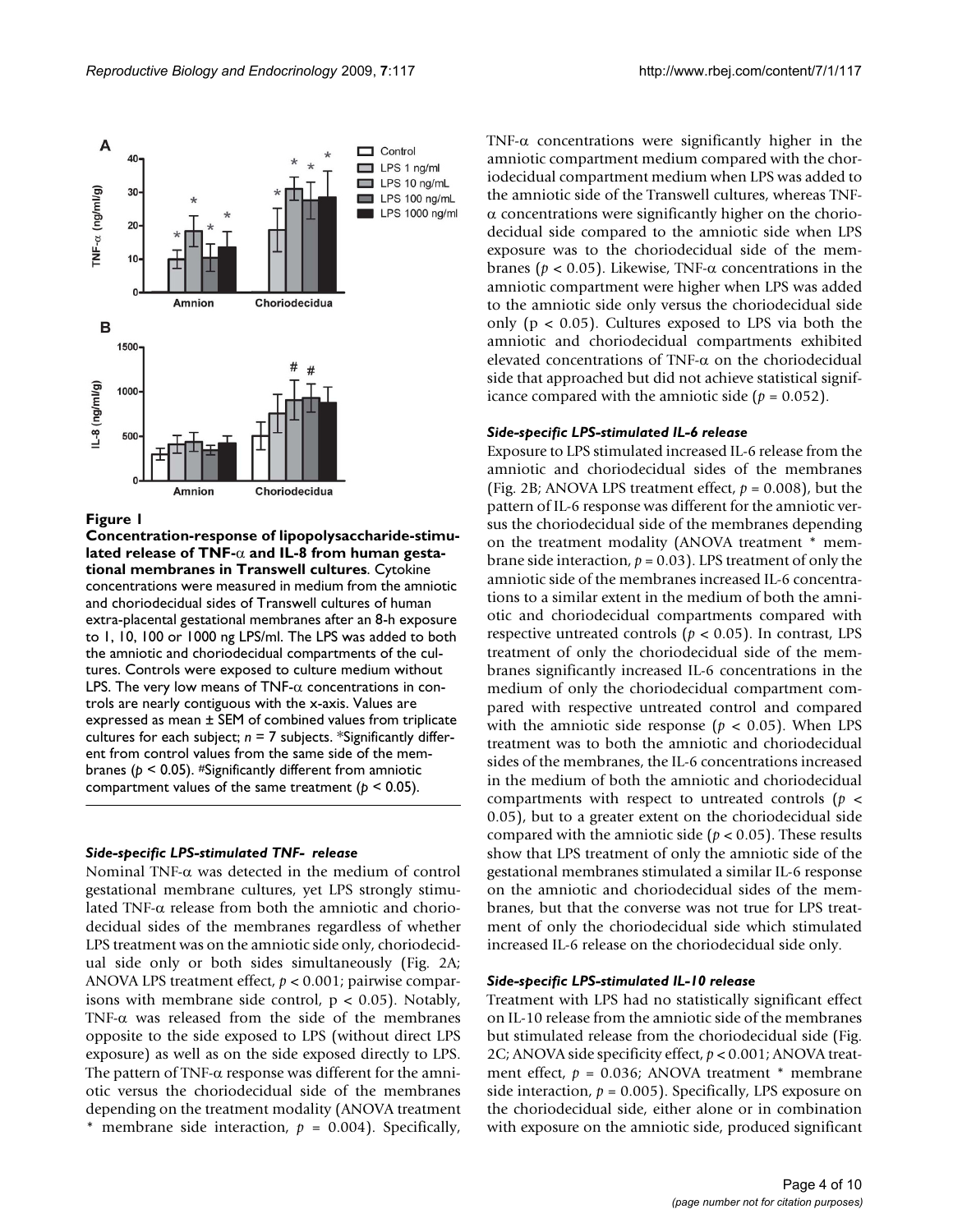increases in IL-10 concentrations on the choriodecidual side compared with controls and compared with IL-10 concentrations released into the amniotic compartment ( $p < 0.05$ ). In addition, concentrations of IL-10 were higher in the choriodecidual compartment when LPS was added to the choriodecidual compartment compared with cultures exposed to LPS via the amniotic compartment only ( $p < 0.05$ ). When both sides of the membranes were treated with LPS, the choriodecidual response was approximately 10-fold higher than control levels. These data indicate that the choriodecidua is the dominant producer of IL-10 in human gestational membranes in this system.

## *Side-specific LPS-stimulated IL-8 release*

Unstimulated control cultures released substantial amounts of IL-8 in the Transwell cultures on both the amniotic and choriodecidual sides of the gestational membranes (Fig. [2](#page-4-0)D). Moreover, significantly greater con-

<span id="page-4-0"></span>

# Lipopolysaccharide-stimulated **Figure 2** release of cytokines from human gestational membranes in Transwell cultures

**Lipopolysaccharide-stimulated release of cytokines from human gestational membranes in Transwell cultures**. Cytokine concentrations were measured in medium from the amniotic and choriodecidual sides of Transwell cultures of human extra-placental gestational membranes after an 8-h exposure to 100 ng/ml LPS on the amniotic side only, choriodecidual side only, or both sides of the membranes. Controls were exposed to culture medium without LPS. For some cytokines the very low means of controls are nearly contiguous with the x-axis. Values are expressed as mean ± SEM of combined values from triplicate cultures for each subject; *n* = 5 subjects. \*Significantly different from control values of medium from the same side of the membranes ( $p < 0.05$ ). #Significantly different from amniotic compartment values of the same treatment ( $p < 0.05$ ). <sup>∝</sup> Significantly different between LPS treatments (*p* < 0.05).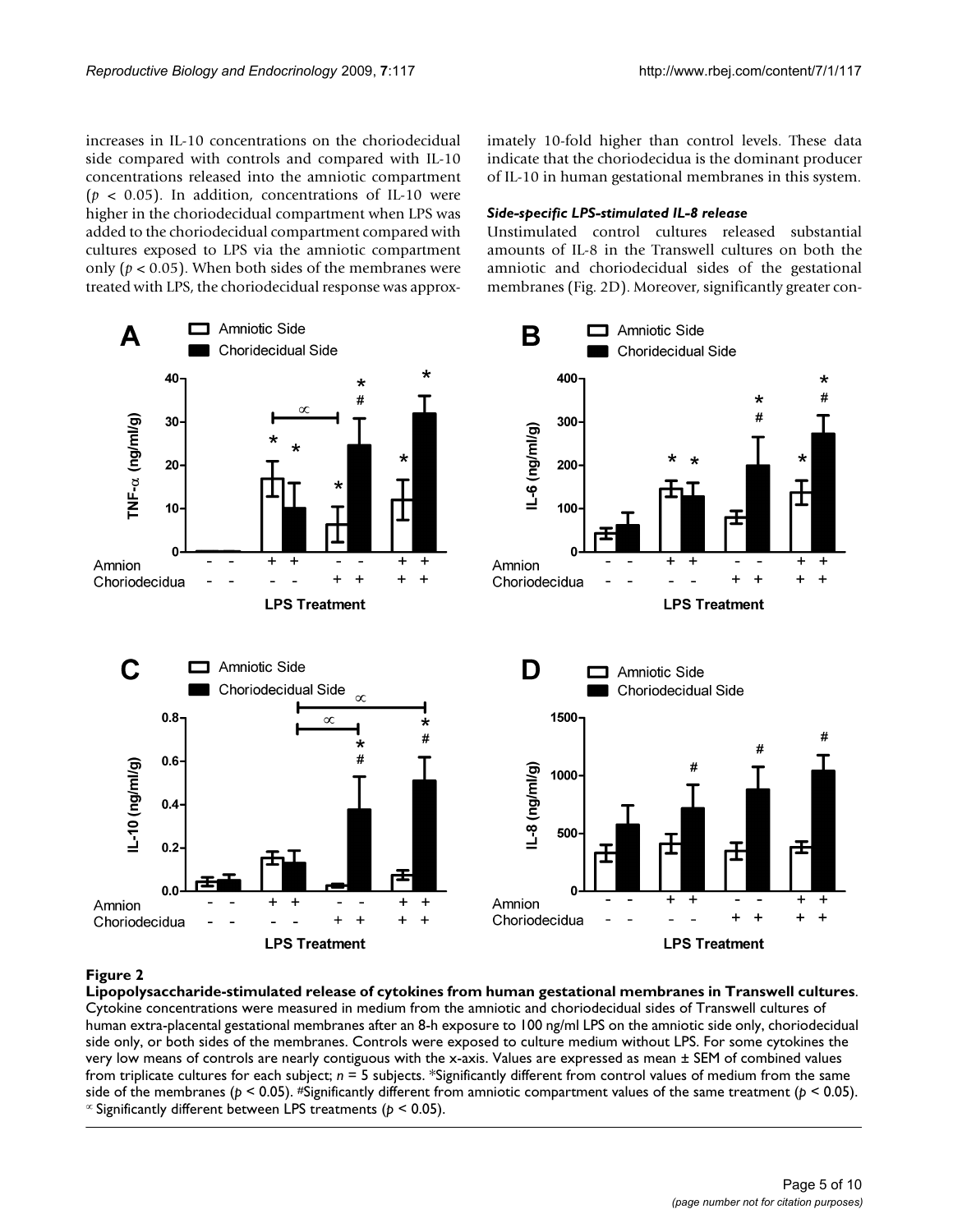centrations of IL-8 were detected in the medium on the choriodecidual side of the membranes compared with the amniotic side in cultures treated with LPS (ANOVA membrane side specific effect, *p* < 0.001; pairwise comparisons,  $p < 0.05$ ). However, mean differences between the LPSstimulated IL-8 concentrations in the choriodecidual compartment medium were not statistically significantly different from the mean choriodecidual medium concentration of unexposed controls. These results suggest that the choriodecidua is the dominant contributor of IL-8 in this culture system, particularly under conditions of LPS stimulation.

## *Side-specific LPS-stimulated IL-1 , TGF- and IL-4 release*

No statistically significant differences were observed for IL-1β, TGF-β or IL-4 release from the amnion or choriodecidual side of gestational membranes in response to treatment with 100 ng/ml LPS for 8 h (data not shown).

# **Discussion**

The extra-placental gestational membranes are an important source of cytokines during pregnancy [\[1](#page-8-0)]. Using a two-compartment culture system in which full-thickness human gestational membranes were mounted on Transwell frames, we observed distinct patterns of cytokine release from the amniotic and choriodecidual sides of the membranes. Tumor necrosis factor-α and IL-6 concentrations increased significantly on the amniotic and choriodecidual sides of the membranes after an 8-h exposure of the membranes to LPS (100 ng/ml). In contrast, IL-8 and IL-10 increased only on the choriodecidual side of the membranes. This side-specific pattern of cytokine response is illustrated in Figure [3.](#page-6-0) Our findings confirm a previous report on LPS-stimulated release of TNF-α from human gestational membranes in Transwell cultures [\[23](#page-8-15)], and show for the first time that releases of IL-6, IL-8 and IL-10 are stimulated by LPS in a side-specific manner from human gestational membranes.

The side-specific cytokine responses seen with ex vivo tissue exposure to LPS are consistent with cytokine production observed in women during parturition. Increased TNF- $\alpha$  and IL-6 concentrations in medium from the amniotic side of the membrane culture are consistent with detection of TNF-α and IL-6 in amniotic fluid from women in preterm or term labor [\[1\]](#page-8-0). Likewise, IL-6 and IL-8 are detected in cervico-vaginal fluids in cases of spontaneous term parturition and preterm labor [[1](#page-8-0)], and we measured these cytokines in medium from the choriodecidual side of the membranes. Amniotic fluid IL-6, in particular, has emerged as a sensitive indicator of intraamniotic infection [[24](#page-8-16),[25\]](#page-8-17). Our findings suggest that an elevated concentration of IL-6 in the amniotic fluid may be a specific marker of infection/inflammation in the amniotic cavity, whereas infection/inflammation isolated

to the maternal compartment may not be sufficient to elevate amniotic fluid IL-6 concentrations. Additional clinical/epidemiologic experiments beyond the scope of this study will be required to confirm the latter suggestion.

This ability of LPS exposure on one side of the membranes to stimulate release of cytokines from the opposite side provides evidence of inflammatory signal communication across the gestational membranes, as indicated in Figure [3](#page-6-0). Our results with IL-6 and IL-8, that exposure to LPS on the amnion side stimulated IL-6 and IL-8 release on the choriodecidual side, provide new examples of inflammatory cytokine signaling across the gestational membranes. Our findings with TNF- $\alpha$  agree with those of Zaga et al., who showed increased LPS-simulated TNF-α release by both the amniotic and choriodecidual membranes regardless of whether LPS exposure was to the amniotic or choriodecidual side of human gestational membranes in a Transwell culture [\[23](#page-8-15)]. The patterns of cytokine release from human gestational membranes exposed to Group B streptococcus, *Candida albicans* or *Escherichia coli* in Transwell cultures support inflammatory signaling between the amnion and choriodecidua, although the pattern varies with microorganism [\[23](#page-8-15),[26,](#page-8-18)[27\]](#page-8-19).

Because TNF- $\alpha$ , IL-6 and IL-8 increased on the opposite side of the membranes when only one side was exposed to LPS, the TNF-α, IL-6 and IL-8 could have been released on one side of the membranes and moved through the membranes to the opposite side. In support of this expla-nation, both IL-6 [[28](#page-9-0)] and TNF- $\alpha$  [\[29](#page-9-1)] cross the bloodbrain barrier in mice. However, the rate of transfer of radiolabeled IL-6 and TNF-α across human extraplacental membranes is low, less than 17% and 7%, respectively, after 24 h in vitro [[30\]](#page-9-2), suggesting that transfer of the cytokine cannot solely explain the contralateral responses observed for IL-6 and TNF-α. Moreover, LPS treatment of the amnion side failed to increase IL-10 or IL-8 on the amniotic side of the membranes yet increased IL-10 and IL-8 on the choriodecidual side, indicating that the inflammatory signal, but not the cytokine itself, most likely propagated across the membranes from the amnion to the choriodecidua. The mechanism by which an inflammatory signal would traverse the gestational membranes is not known. Considering the complexity of the gestational membrane tissue, a multiple-step transduction mechanism is suggested in the propagation of the inflammatory signal from one side of the gestational membranes to the other.

Among the cytokines measured in the present study, TNFα exhibited the greatest relative response to LPS with mean concentrations 60-300 times higher than unstimulated controls. Similar LPS-stimulated increases were observed in a previous study, with the relative TNF- $\alpha$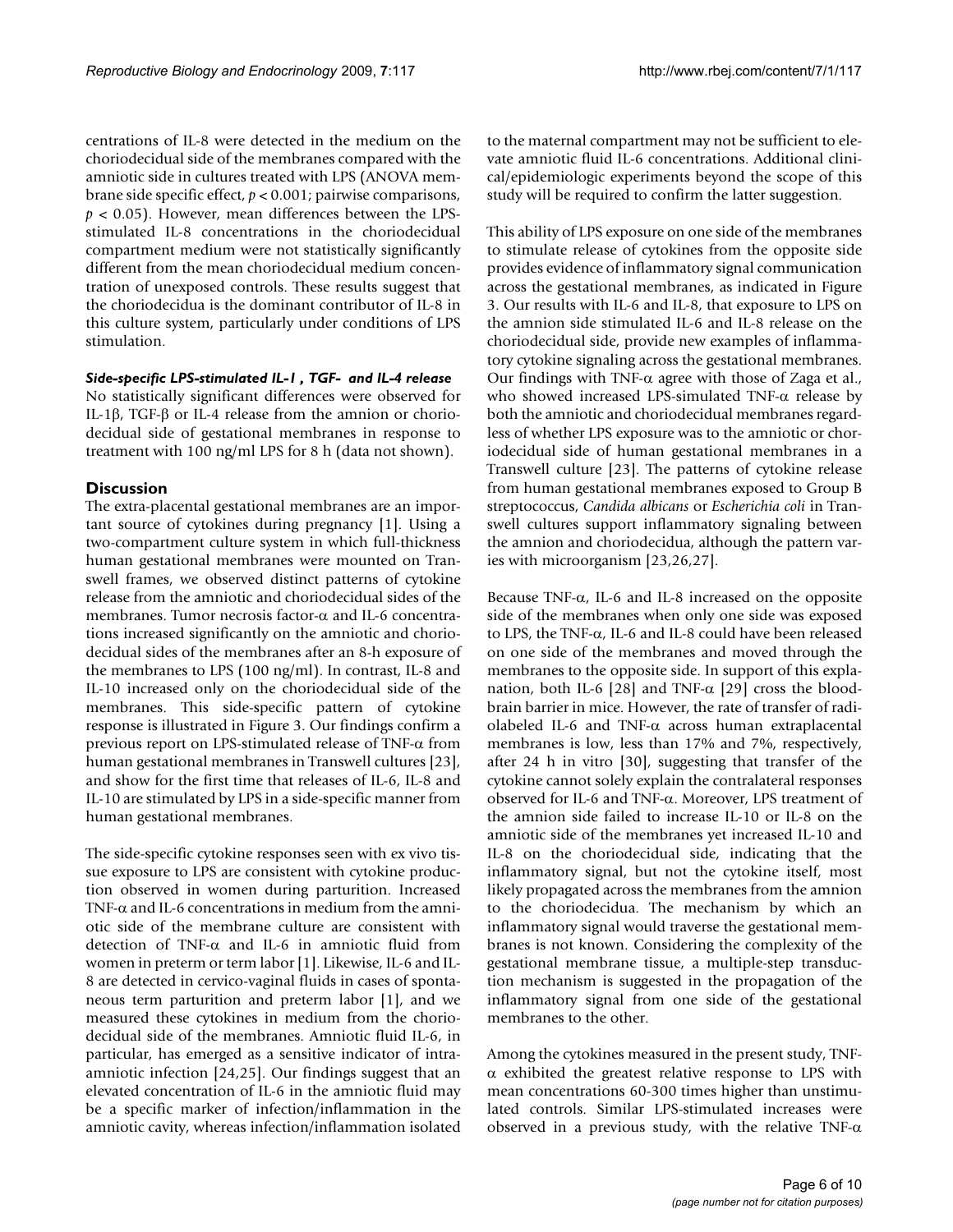<span id="page-6-0"></span>

## **Figure 3**

**Summary of LPS-stimulated cytokine release from amnion and choriodecidua in Transwell cultures**. Cytokines were released in a distinct manner from the amniotic and choriodecidual sides of human extra-placental gestational membranes exposed to LPS in Transwell cultures. **Top**: Exposure to LPS on the choriodecidual side of the membranes stimulated choriodecidual release of IL-6, TNFα, IL-10 and IL-8; TNF-α release increased on the amniotic side, also. **Bottom**: Exposure to LPS on the amniotic side of the membranes stimulated amniotic release of IL-6 and TNFα; IL-6, TNF-α, IL-10 and IL-8 increased on the choriodecidual side, also. The wavy lines indicate inflammatory signal transduction across the membranes by an unknown mechanism.

increases exceeding IL-1β increases for membranes in Transwell cultures treated with LPS in a side-specific manner [\[23](#page-8-15)]. In another study with the Transwell system, TNF- $\alpha$  increased modestly on the amniotic side in response to addition of *E. coli* to the amniotic chamber, but a much stronger response was observed on the choriodecidual side when both sides of the membranes were treated with bacteria [\[26\]](#page-8-18).

Lipopolysaccharide-stimulated IL-8 concentrations were at most two-fold higher than control concentrations, and were increased on the choriodecidual side of the membranes only. The absence of LPS-stimulated IL-8 release on the amniotic side of the membranes is in contrast to an earlier report showing that LPS increases IL-8 secretion

from isolated amnion cells as well as from decidual cells [[31](#page-9-3)]: these differences in response could reflect differences between cell and intact tissue cultures. In addition, Transwell cultures of human gestational membranes treated with *E. coli* increased release of IL-8 on both sides of the membranes [\[26](#page-8-18)]. The differences between the present study and latter study may be related to the use of LPS versus *E. coli* as an inflammatory stimulus, because different patterns of cytokine release from human gestational membranes were observed with exposure to Group B streptococcus, *C. albicans* or *E. coli* in Transwell cultures [[23](#page-8-15),[26,](#page-8-18)[27](#page-8-19)].

Lipopolysaccharide-stimulated IL-6 concentrations were approximately 4-fold higher than non-stimulated levels. Similar IL-6 secretion patterns are seen in Transwell cultures of human gestational membranes in response to side-specific *E. coli* exposure [[26\]](#page-8-18). Because of the high variability of IL-1 $\beta$  release in response to LPS, we lacked sufficient power to detect statistically significant differences with our sample size. In contrast, Zaga et al. [\[23](#page-8-15)] saw a robust IL-1β response on both the amniotic and choriodecidual sides of the membranes exposed to LPS in Transwell cultures. Differences between our results and those of Zaga et al. [\[23\]](#page-8-15) may be related to the higher LPS concentration and longer duration of exposure used by Zaga et al. (500 ng LPS/ml for 24 h). Similarly, the lack of LPSstimulated IL-4 and TGF-β responses in our system should be interpreted with caution, and could be due to the specific culture conditions of our experiment. Although higher concentrations of LPS (1000 ng/ml) failed to stimulate significant release of IL-4 and TGF-β after 8 h of exposure in limited experiments (*n* = 2-3 subjects), longer durations of exposure may have yielded different results.

Culture of full-thickness gestational membranes may provide a more realistic approximation of an in vivo response than a single cell culture because inflammatory responses can be integrated among multiple tissues and cell types. In addition, the use of a Transwell insert, which maintains separate amniotic and choriodecidual compartments, is more physiologic than floating explant cultures that allow amniotic and choriodecidual sides of the membranes to share the same compartment. However, the use of full thickness membranes had the disadvantage that inflammatory responses can vary due to differences in thickness, decidual density, and handling, even within the membranes from a single placenta. In preliminary experiments, we found that we reduced intrasubject variation by averaging results from three tissue samples/cultures to derive a single value for each treatment from each subject. Consequently, we applied the latter approach in the present study, using the averaged values in our statistical calculations, with sample size determined by the numbers of subjects (not individual cultures/wells).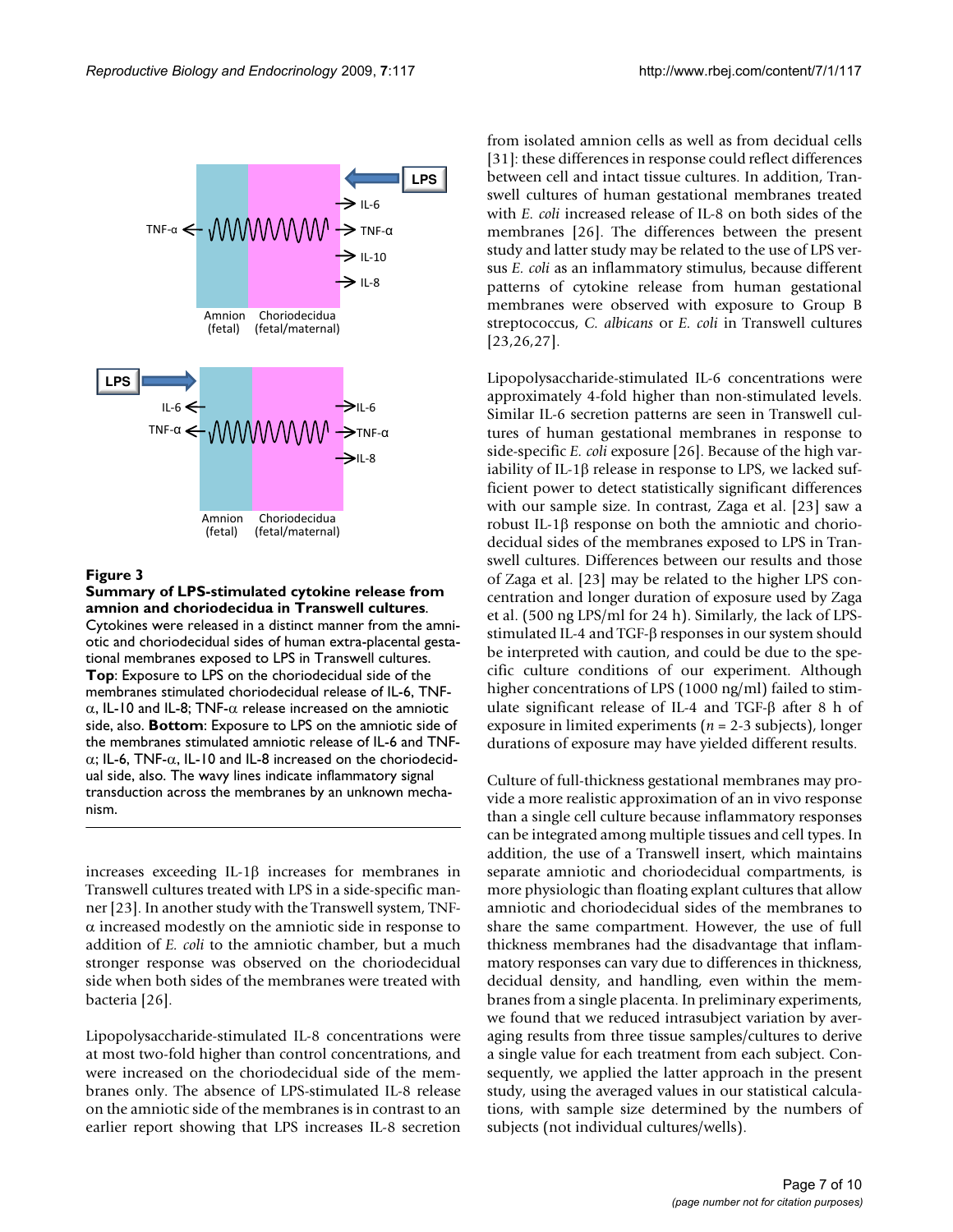Because membranes may respond differently to inflammatory stimuli at different stages of gestation, the use of gestational membranes from healthy pregnancies at term (after 37 weeks gestation) in the present study is a potential limitation for the application of these results to preterm birth. We chose to work with membranes from healthy term pregnancies because preterm cesarean deliveries are medically indicated and, consequently, the membranes are more likely to be compromised by pathological conditions. It is important to note that pathological conditions associated with preterm birth may alter responses to inflammatory stimuli such as LPS, and that the relevance of the responses observed in vitro in the present report for preterm birth will require further investigation.

Lipopolysaccharide is a highly immunogenic molecule found in the outer membrane of gram negative bacteria. The LPS immunogenicity differs among microorganisms due to differences in the sugar moieties. *Salmonella typhimurium* is a gram negative bacterium that causes gastroenteritis usually associated with ingestion of contaminated food. Although *Salmonella* has not been identified in cases of intrauterine infection associated with adverse birth outcomes, we chose to work with LPS from *Salmonella typhimurium* as a model stimulus because *Salmonella* is highly inflammatory and would stimulate a strong response for assessment of side-specific cytokine responses.

Cytokines play critical roles in parturition, including the regulation of prostaglandin availability through induction of enzymes necessary for prostaglandin synthesis (phospholipase  $A_2$  and prostaglandin-endoperoxide synthase 2 (also known as COX-2) and through decreased expression of the prostaglandin catabolism enzyme hydroxyprostaglandin dehydrogenase 15-(nicotinamide adenine dinucleotide) in gestational membranes [[4](#page-8-3)]. Prostaglandins  $E_2$  and  $F_{2\alpha}$  stimulate uterine contraction and initiate cervical ripening and membrane rupture to promote parturition [\[32](#page-9-4)]. In addition to effects on prostaglandin synthesis, proinflammatory cytokines increase expression of matrix metalloproteinases that degrade the extracellular matrix of the cervix and gestational membranes to promote cervical dilation and rupture of the membranes [[33](#page-9-5)].

Inflammatory cytokine responses are elevated in preterm birth associated with infection [[2](#page-8-1)]. Most often, intrauterine microorganisms originate as ascending infections in which microorganisms present in the vagina traverse the cervix and colonize the decidua [\[34](#page-9-6)]. Microorganisms can cross the gestational membranes, in some cases resulting in intraamniotic and/or fetal infection [[2\]](#page-8-1). In the Transwell cultures, direct exposure to LPS stimulated a greater response on the choriodecidual side than the amniotic side for release of TNF- $\alpha$ , IL-6, IL-8 and IL-10. A robust choriodecidual cytokine response to an ascending infection could suppress the microbial invasion, thereby preventing infection of the amnion and fetus.

Although IL-4, IL-10 and TGF-β are anti-inflammatory cytokines that are important for controlling inflammation, only IL-10 increased on the choriodecidual side in response to LPS in our culture system. The anti-inflammatory properties of IL-10 could serve to limit inflammatory cytokine responses in the choriodecidua in the presence of an ascending microbial infection from the vagina, thereby reducing the risk for activation of parturition. IL-10 null mutant mice are more susceptible to LPS-induced fetal loss (a model for preterm delivery) than wild-type mice, and administration of exogenous IL-10 protects both IL-10 knockout mice and wild-type mice from fetal loss [\[35](#page-9-7)]. The latter mouse studies suggest that up-regulation of IL-10 and its anti-inflammatory activities may be important for preventing preterm labor due to inflammation.

# **Conclusion**

The present study shows for the first time that LPS stimulates release of IL-8 and IL-10 from the choriodecidual side only in human gestational membranes in Transwell tissue cultures. Moreover, new examples of inflammatory cytokine signaling across the gestational membranes were identified, with IL-6 and IL-8 released from the opposite side of the membranes exposed to LPS. The latter results with IL-6 and IL-8 extend results from a previous report of inflammatory cytokine signaling across human gestational membranes for TNF- $α$  release [\[23](#page-8-15)], which were confirmed by the present study. Among the acute phase inflammatory cytokines, TNF-α exhibited the greatest relative response from the choriodecidual side of the membranes. Release of IL-10 increased from the choriodecidua in response to LPS, but no significant response was observed for the other anti-inflammatory cytokines, IL-4 and TGF-β. Together, these results demonstrate a complicated network of intra-gestational membrane signaling in response to an inflammatory stimulus. Although the cytokine- and tissue-specific responses of the gestational membranes to inflammatory stimulation suggest important implications for maintaining pregnancy in the challenge of microbial invasion of the uterine compartment, additional experiments are required to determine whether these responses in term membranes in vitro are relevant to preterm birth.

# **Competing interests**

The authors declare that they have no competing interests.

# **Authors' contributions**

NWT conducted the Transwell culture experiments, analyzed the data and drafted the initial manuscript. RLC par-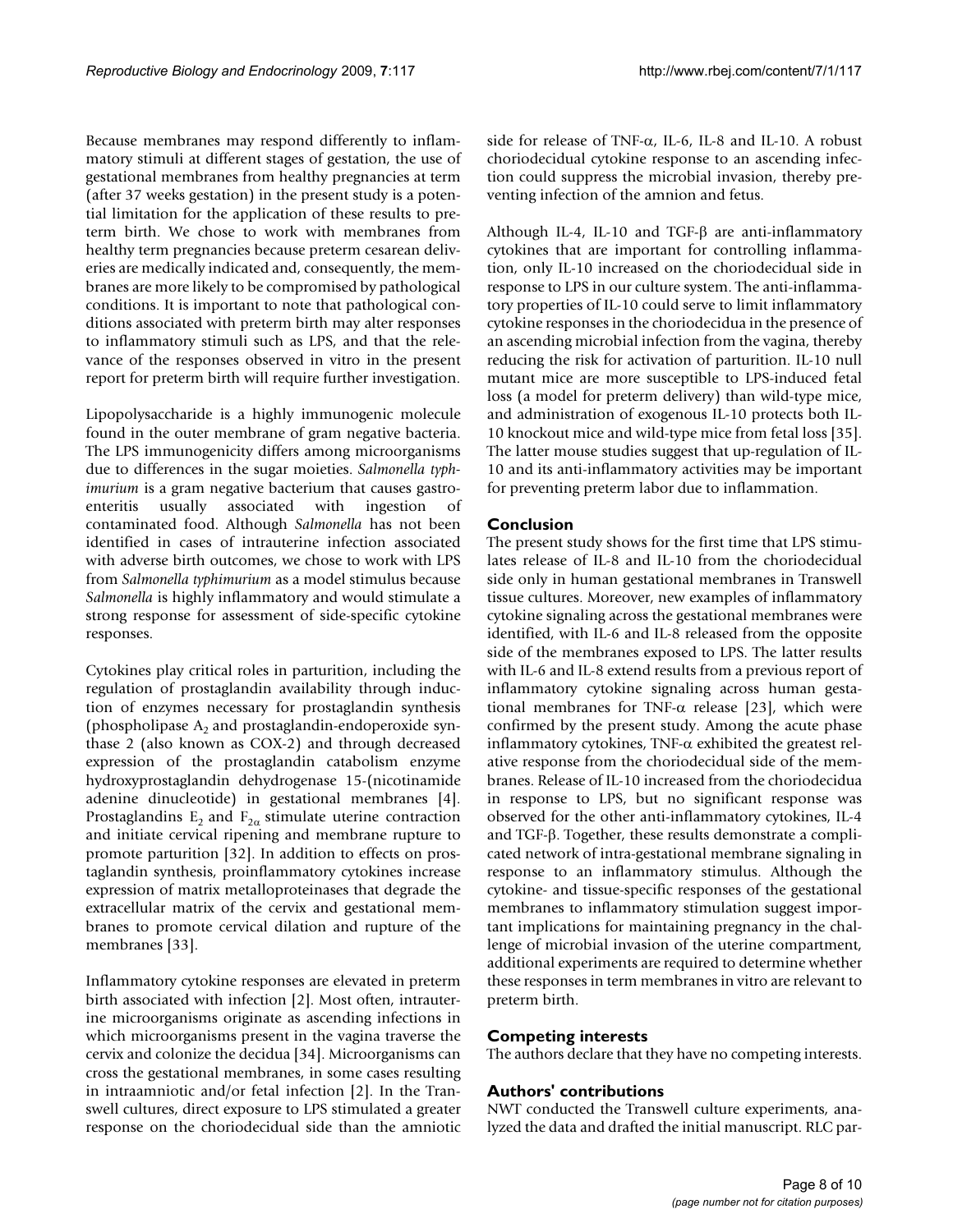ticipated in the design of the study, analysis and interpretation of the statistical analysis, graphing of the data, and drafting of the final manuscript. MC participated in the design of the study, facilitated the acquisition of human tissues, and reviewed manuscript drafts. All authors read and approved the final manuscript.

### **Acknowledgements**

We thank Sarah Thiel for help with tissue culture experiments and Joel Whitfield of the Cellular Immunology Core Facility of the University of Michigan Cancer Center for performing cytokine measurements in medium samples. We are grateful to the Labor & Delivery staff of the University of Michigan Birth Center for assistance in acquisition of extra-placental tissues. We thank Vasantha Padmanabhan, Dawn Misra and Peter Mancuso for helpful discussions.

This research was support by grants from the National Institute of Environmental Health Sciences (NIEHS), NIH to RLC (R01 ES014860, P42

ES04911), a University of Michigan Elizabeth H. Crosby Award, and a Society of Toxicology Colgate-Palmolive Grant for Alternative Research. Additional support for NWT was provided by Institutional Training Grants from the NIEHS (T32 ES07062) and the National Institute of Child Health and Human Development (T32 HD007048).

#### **References**

- <span id="page-8-0"></span>1. Bowen JM, Chamley L, Keelan JA, Mitchell MD: **[Cytokines of the](http://www.ncbi.nlm.nih.gov/entrez/query.fcgi?cmd=Retrieve&db=PubMed&dopt=Abstract&list_uids=11969336) [placenta and extra-placental membranes: roles and regula](http://www.ncbi.nlm.nih.gov/entrez/query.fcgi?cmd=Retrieve&db=PubMed&dopt=Abstract&list_uids=11969336)[tion during human pregnancy and parturition.](http://www.ncbi.nlm.nih.gov/entrez/query.fcgi?cmd=Retrieve&db=PubMed&dopt=Abstract&list_uids=11969336)** *Placenta* 2002, **23(4):**257-273.
- <span id="page-8-1"></span>2. Romero R, Espinoza J, Goncalves LF, Kusanovic JP, Friel L, Hassan S: **[The role of inflammation and infection in preterm birth.](http://www.ncbi.nlm.nih.gov/entrez/query.fcgi?cmd=Retrieve&db=PubMed&dopt=Abstract&list_uids=17205421)** *Semin Reprod Med* 2007, **25(1):**21-39.
- <span id="page-8-2"></span>3. Imseis HM, Greig PC, Livengood CH, Shunior E, Durda P, Erikson M: **[Characterization of the inflammatory cytokines in the](http://www.ncbi.nlm.nih.gov/entrez/query.fcgi?cmd=Retrieve&db=PubMed&dopt=Abstract&list_uids=9101468) vagina during pregnancy and labor and with bacterial vagino[sis.](http://www.ncbi.nlm.nih.gov/entrez/query.fcgi?cmd=Retrieve&db=PubMed&dopt=Abstract&list_uids=9101468)** *J Soc Gynecol Investig* 1997, **4(2):**90-94.
- <span id="page-8-3"></span>4. Hansen WR, Keelan JA, Skinner SJ, Mitchell MD: **[Key enzymes of](http://www.ncbi.nlm.nih.gov/entrez/query.fcgi?cmd=Retrieve&db=PubMed&dopt=Abstract&list_uids=10402218) [prostaglandin biosynthesis and metabolism. Coordinate reg](http://www.ncbi.nlm.nih.gov/entrez/query.fcgi?cmd=Retrieve&db=PubMed&dopt=Abstract&list_uids=10402218)ulation of expression by cytokines in gestational tissues: a [review.](http://www.ncbi.nlm.nih.gov/entrez/query.fcgi?cmd=Retrieve&db=PubMed&dopt=Abstract&list_uids=10402218)** *Prostaglandins Other Lipid Mediat* 1999, **57(4):**243-257.
- 5. Brown NL, Alvi SA, Elder MG, Bennett PR, Sullivan MH: **[The regu](http://www.ncbi.nlm.nih.gov/entrez/query.fcgi?cmd=Retrieve&db=PubMed&dopt=Abstract&list_uids=10651950)[lation of prostaglandin output from term intact fetal mem](http://www.ncbi.nlm.nih.gov/entrez/query.fcgi?cmd=Retrieve&db=PubMed&dopt=Abstract&list_uids=10651950)[branes by anti-inflammatory cytokines.](http://www.ncbi.nlm.nih.gov/entrez/query.fcgi?cmd=Retrieve&db=PubMed&dopt=Abstract&list_uids=10651950)** *Immunology* 2000, **99(1):**124-133.
- Keelan JA, Blumenstein M, Helliwell RJ, Sato TA, Marvin KW, Mitchell MD: **[Cytokines, prostaglandins and parturition--a review.](http://www.ncbi.nlm.nih.gov/entrez/query.fcgi?cmd=Retrieve&db=PubMed&dopt=Abstract&list_uids=12842412)** *Placenta* 2003, **24(Suppl A):**S33-46.
- <span id="page-8-4"></span>7. Kida Y, Kobayashi M, Suzuki T, Takeshita A, Okamatsu Y, Hanazawa S, Yasui T, Hasegawa K: **[Interleukin-1 stimulates cytokines,](http://www.ncbi.nlm.nih.gov/entrez/query.fcgi?cmd=Retrieve&db=PubMed&dopt=Abstract&list_uids=15652448) [prostaglandin E2 and matrix metalloproteinase-1 produc](http://www.ncbi.nlm.nih.gov/entrez/query.fcgi?cmd=Retrieve&db=PubMed&dopt=Abstract&list_uids=15652448)tion via activation of MAPK/AP-1 and NF-[kappa]B in [human gingival fibroblasts.](http://www.ncbi.nlm.nih.gov/entrez/query.fcgi?cmd=Retrieve&db=PubMed&dopt=Abstract&list_uids=15652448)** *Cytokine* 2005, **29(4):**159-168.
- 8. Arechavaleta-Velasco F, Ogando D, Parry S, Vadillo-Ortega F: **[Pro](http://www.ncbi.nlm.nih.gov/entrez/query.fcgi?cmd=Retrieve&db=PubMed&dopt=Abstract&list_uids=12444074)[duction of matrix metalloproteinase-9 in lipopolysaccharide](http://www.ncbi.nlm.nih.gov/entrez/query.fcgi?cmd=Retrieve&db=PubMed&dopt=Abstract&list_uids=12444074)stimulated human amnion occurs through an autocrine and [paracrine proinflammatory cytokine-dependent system.](http://www.ncbi.nlm.nih.gov/entrez/query.fcgi?cmd=Retrieve&db=PubMed&dopt=Abstract&list_uids=12444074)** *Biol Reprod* 2002, **67(6):**1952-1958.
- <span id="page-8-5"></span>9. Lockwood CJ, Oner C, Uz YH, Kayisli UA, Huang SJ, Buchwalder LF, Murk W, Funai EF, Schatz F: **[Matrix Metalloproteinase 9 \(MMP9\)](http://www.ncbi.nlm.nih.gov/entrez/query.fcgi?cmd=Retrieve&db=PubMed&dopt=Abstract&list_uids=18276934) [Expression in Preeclamptic Decidua and MMP9 Induction by](http://www.ncbi.nlm.nih.gov/entrez/query.fcgi?cmd=Retrieve&db=PubMed&dopt=Abstract&list_uids=18276934) Tumor Necrosis Factor Alpha and Interleukin 1 Beta in [Human First Trimester Decidual Cells.](http://www.ncbi.nlm.nih.gov/entrez/query.fcgi?cmd=Retrieve&db=PubMed&dopt=Abstract&list_uids=18276934)** *Biol Reprod* 2008, **78(6):**1064-1072.
- <span id="page-8-6"></span>10. Goldenberg RL, Culhane JF, Iams JD, Romero R: **[Epidemiology and](http://www.ncbi.nlm.nih.gov/entrez/query.fcgi?cmd=Retrieve&db=PubMed&dopt=Abstract&list_uids=18177778) [causes of preterm birth.](http://www.ncbi.nlm.nih.gov/entrez/query.fcgi?cmd=Retrieve&db=PubMed&dopt=Abstract&list_uids=18177778)** *Lancet* 2008, **371(9606):**75-84.
- <span id="page-8-7"></span>11. Romero R, Manogue KR, Mitchell MD, Wu YK, Oyarzun E, Hobbins JC, Cerami A: **[Infection and labor. IV. Cachectin-tumor necro](http://www.ncbi.nlm.nih.gov/entrez/query.fcgi?cmd=Retrieve&db=PubMed&dopt=Abstract&list_uids=2764054)[sis factor in the amniotic fluid of women with intraamniotic](http://www.ncbi.nlm.nih.gov/entrez/query.fcgi?cmd=Retrieve&db=PubMed&dopt=Abstract&list_uids=2764054)**

**[infection and preterm labor.](http://www.ncbi.nlm.nih.gov/entrez/query.fcgi?cmd=Retrieve&db=PubMed&dopt=Abstract&list_uids=2764054)** *Am J Obstet Gynecol* 1989, **161(2):**336-341.

- 12. Hillier SL, Witkin SS, Krohn MA, Watts DH, Kiviat NB, Eschenbach DA: **[The relationship of amniotic fluid cytokines and preterm](http://www.ncbi.nlm.nih.gov/entrez/query.fcgi?cmd=Retrieve&db=PubMed&dopt=Abstract&list_uids=8497360) [delivery, amniotic fluid infection, histologic chorioamnioni](http://www.ncbi.nlm.nih.gov/entrez/query.fcgi?cmd=Retrieve&db=PubMed&dopt=Abstract&list_uids=8497360)[tis, and chorioamnion infection.](http://www.ncbi.nlm.nih.gov/entrez/query.fcgi?cmd=Retrieve&db=PubMed&dopt=Abstract&list_uids=8497360)** *Obstet Gynecol* 1993, **81(6):**941-948.
- 13. Carroll SG, Abbas A, Ville Y, Meher-Homji N, Nicolaides KH: **[Con](http://www.ncbi.nlm.nih.gov/entrez/query.fcgi?cmd=Retrieve&db=PubMed&dopt=Abstract&list_uids=7615859)[centration of fetal plasma and amniotic fluid interleukin-1 in](http://www.ncbi.nlm.nih.gov/entrez/query.fcgi?cmd=Retrieve&db=PubMed&dopt=Abstract&list_uids=7615859) pregnancies complicated by preterm prelabour amnior[rhexis.](http://www.ncbi.nlm.nih.gov/entrez/query.fcgi?cmd=Retrieve&db=PubMed&dopt=Abstract&list_uids=7615859)** *J Clin Pathol* 1995, **48(4):**368-371.
- 14. Hitti J, Hillier SL, Agnew KJ, Krohn MA, Reisner DP, Eschenbach DA: **[Vaginal indicators of amniotic fluid infection in preterm](http://www.ncbi.nlm.nih.gov/entrez/query.fcgi?cmd=Retrieve&db=PubMed&dopt=Abstract&list_uids=11165584) [labor.](http://www.ncbi.nlm.nih.gov/entrez/query.fcgi?cmd=Retrieve&db=PubMed&dopt=Abstract&list_uids=11165584)** *Obstet Gynecol* 2001, **97(2):**211-219.
- 15. González Bosquet E, Ferrer I, Valls C, Borrás M, Lailla JM: **[The value](http://www.ncbi.nlm.nih.gov/entrez/query.fcgi?cmd=Retrieve&db=PubMed&dopt=Abstract&list_uids=15746552) [of interleukin-8, interleukin-6 and interleukin-1beta in vagi](http://www.ncbi.nlm.nih.gov/entrez/query.fcgi?cmd=Retrieve&db=PubMed&dopt=Abstract&list_uids=15746552)[nal wash as predictors of preterm delivery.](http://www.ncbi.nlm.nih.gov/entrez/query.fcgi?cmd=Retrieve&db=PubMed&dopt=Abstract&list_uids=15746552)** *Gynecol Obstet Invest* 2005, **59(3):**175-178.
- <span id="page-8-8"></span>16. Holst RM, Mattsby-Baltzer I, Wennerholm UB, Hagberg H, Jacobsson B: **[Interleukin-6 and interleukin-8 in cervical fluid in a popula](http://www.ncbi.nlm.nih.gov/entrez/query.fcgi?cmd=Retrieve&db=PubMed&dopt=Abstract&list_uids=15901266)[tion of Swedish women in preterm labor: relationship to](http://www.ncbi.nlm.nih.gov/entrez/query.fcgi?cmd=Retrieve&db=PubMed&dopt=Abstract&list_uids=15901266) microbial invasion of the amniotic fluid, intra-amniotic [inflammation, and preterm delivery.](http://www.ncbi.nlm.nih.gov/entrez/query.fcgi?cmd=Retrieve&db=PubMed&dopt=Abstract&list_uids=15901266)** *Acta Obstet Gynecol Scand* 2005, **84(6):**551-557.
- <span id="page-8-9"></span>17. Wu YW, Colford JM Jr: **[Chorioamnionitis as a risk factor for](http://www.ncbi.nlm.nih.gov/entrez/query.fcgi?cmd=Retrieve&db=PubMed&dopt=Abstract&list_uids=10989405) [cerebral palsy: A meta-analysis.](http://www.ncbi.nlm.nih.gov/entrez/query.fcgi?cmd=Retrieve&db=PubMed&dopt=Abstract&list_uids=10989405)** *JAMA* 2000, **284(11):**1417-1424.
- <span id="page-8-10"></span>18. Romero R, Roslansky P, Oyarzun E, Wan M, Emamian M, Novitsky TJ, Gould MJ, Hobbins JC: **[Labor and infection. II. Bacterial endo](http://www.ncbi.nlm.nih.gov/entrez/query.fcgi?cmd=Retrieve&db=PubMed&dopt=Abstract&list_uids=3369483)[toxin in amniotic fluid and its relationship to the onset of](http://www.ncbi.nlm.nih.gov/entrez/query.fcgi?cmd=Retrieve&db=PubMed&dopt=Abstract&list_uids=3369483) [preterm labor.](http://www.ncbi.nlm.nih.gov/entrez/query.fcgi?cmd=Retrieve&db=PubMed&dopt=Abstract&list_uids=3369483)** *Am J Obstet Gynecol* 1988, **158(5):**1044-1049.
- <span id="page-8-11"></span>Fidel PL Jr, Romero R, Wolf N, Cutright J, Ramirez M, Araneda H, Cotton DB: **[Systemic and local cytokine profiles in endotoxin](http://www.ncbi.nlm.nih.gov/entrez/query.fcgi?cmd=Retrieve&db=PubMed&dopt=Abstract&list_uids=8178889)[induced preterm parturition in mice.](http://www.ncbi.nlm.nih.gov/entrez/query.fcgi?cmd=Retrieve&db=PubMed&dopt=Abstract&list_uids=8178889)** *Am J Obstet Gynecol* 1994, **170(5 Pt 1):**1467-1475.
- <span id="page-8-12"></span>20. Kaga N, Katsuki Y, Obata M, Shibutani Y: **[Repeated administra](http://www.ncbi.nlm.nih.gov/entrez/query.fcgi?cmd=Retrieve&db=PubMed&dopt=Abstract&list_uids=8623817)[tion of low-dose lipopolysaccharide induces preterm delivery](http://www.ncbi.nlm.nih.gov/entrez/query.fcgi?cmd=Retrieve&db=PubMed&dopt=Abstract&list_uids=8623817) in mice: a model for human preterm parturition and for assessment of the therapeutic ability of drugs against pre[term delivery.](http://www.ncbi.nlm.nih.gov/entrez/query.fcgi?cmd=Retrieve&db=PubMed&dopt=Abstract&list_uids=8623817)** *Am J Obstet Gynecol* 1996, **174(2):**754-759.
- <span id="page-8-13"></span>21. Reznikov LL, Fantuzzi G, Selzman CH, Shames BD, Barton HA, Bell H, McGregor JA, Dinarello CA: **[Utilization of endoscopic inocula](http://www.ncbi.nlm.nih.gov/entrez/query.fcgi?cmd=Retrieve&db=PubMed&dopt=Abstract&list_uids=10208989)[tion in a mouse model of intrauterine infection-induced pre](http://www.ncbi.nlm.nih.gov/entrez/query.fcgi?cmd=Retrieve&db=PubMed&dopt=Abstract&list_uids=10208989)[term birth: role of interleukin 1beta.](http://www.ncbi.nlm.nih.gov/entrez/query.fcgi?cmd=Retrieve&db=PubMed&dopt=Abstract&list_uids=10208989)** *Biol Reprod* 1999, **60(5):**1231-1238.
- <span id="page-8-14"></span>Waldorf KMA, Persing D, Novy MJ, Sadowsky DW, Gravett MG: **[Pretreatment with toll-like receptor 4 antagonist inhibits](http://www.ncbi.nlm.nih.gov/entrez/query.fcgi?cmd=Retrieve&db=PubMed&dopt=Abstract&list_uids=18187405) lipopolysaccharide-induced preterm uterine contractility, [cytokines, and prostaglandins in rhesus monkeys.](http://www.ncbi.nlm.nih.gov/entrez/query.fcgi?cmd=Retrieve&db=PubMed&dopt=Abstract&list_uids=18187405)** *Reprod Sci* 2008, **15(2):**121-127.
- <span id="page-8-15"></span>23. Zaga V, Estrada-Gutierrez G, Beltran-Montoya J, Maida-Claros R, Lopez-Vancell R, Vadillo-Ortega F: **[Secretions of interleukin-](http://www.ncbi.nlm.nih.gov/entrez/query.fcgi?cmd=Retrieve&db=PubMed&dopt=Abstract&list_uids=15201199)1beta and tumor necrosis factor alpha by whole fetal mem[branes depend on initial interactions of amnion or chorio](http://www.ncbi.nlm.nih.gov/entrez/query.fcgi?cmd=Retrieve&db=PubMed&dopt=Abstract&list_uids=15201199)decidua with lipopolysaccharides or group B streptococci.** *Biol Reprod* 2004, **71(4):**1296-1302.
- <span id="page-8-16"></span>24. Romero R, Yoon BH, Kenney JS, Gomez R, Allison AC, Sehgal PB: **[Amniotic fluid interleukin-6 determinations are of diagnostic](http://www.ncbi.nlm.nih.gov/entrez/query.fcgi?cmd=Retrieve&db=PubMed&dopt=Abstract&list_uids=8311926) [and prognostic value in preterm labor.](http://www.ncbi.nlm.nih.gov/entrez/query.fcgi?cmd=Retrieve&db=PubMed&dopt=Abstract&list_uids=8311926)** *Am J Reprod Immunol* 1993, **30(2-3):**167-183.
- <span id="page-8-17"></span>25. Romero R, Yoon BH, Mazor M, Gomez R, Diamond MP, Kenney JS, Ramirez M, Fidel PL, Sorokin Y, Cotton D, Sehgal P: **[The diagnostic](http://www.ncbi.nlm.nih.gov/entrez/query.fcgi?cmd=Retrieve&db=PubMed&dopt=Abstract&list_uids=7694461) [and prognostic value of amniotic fluid white blood cell count,](http://www.ncbi.nlm.nih.gov/entrez/query.fcgi?cmd=Retrieve&db=PubMed&dopt=Abstract&list_uids=7694461) glucose, interleukin-6, and gram stain in patients with pre[term labor and intact membranes.](http://www.ncbi.nlm.nih.gov/entrez/query.fcgi?cmd=Retrieve&db=PubMed&dopt=Abstract&list_uids=7694461)** *Am J Obstet Gynecol* 1993, **169(4):**805-816.
- <span id="page-8-18"></span>26. Zaga-Clavellina V, Garcia-Lopez G, Flores-Herrera H, Espejel-Nunez A, Flores-Pliego A, Soriano-Becerril D, Maida-Claros R, Merchant-Larios H, Vadillo-Ortega F: **[In vitro secretion profiles of inter](http://www.ncbi.nlm.nih.gov/entrez/query.fcgi?cmd=Retrieve&db=PubMed&dopt=Abstract&list_uids=18078521)[leukin \(IL\)-1beta, IL-6, IL-8, IL-10, and TNF alpha after selec](http://www.ncbi.nlm.nih.gov/entrez/query.fcgi?cmd=Retrieve&db=PubMed&dopt=Abstract&list_uids=18078521)tive infection with Escherichia coli in human fetal [membranes.](http://www.ncbi.nlm.nih.gov/entrez/query.fcgi?cmd=Retrieve&db=PubMed&dopt=Abstract&list_uids=18078521)** *Reprod Biol Endocrinol* 2007, **5(1):**46.
- <span id="page-8-19"></span>Zaga-Clavellina V, Lopez GG, Estrada-Gutierrez G, Martinez-Flores A, Maida-Claros R, Beltran-Montoya J, Vadillo-Ortega F: **Incubation of human chorioamniotic membranes with Candida albicans induces differential synthesis and secretion of interleukin-1**β**[,](http://www.ncbi.nlm.nih.gov/entrez/query.fcgi?cmd=Retrieve&db=PubMed&dopt=Abstract&list_uids=16367811)**